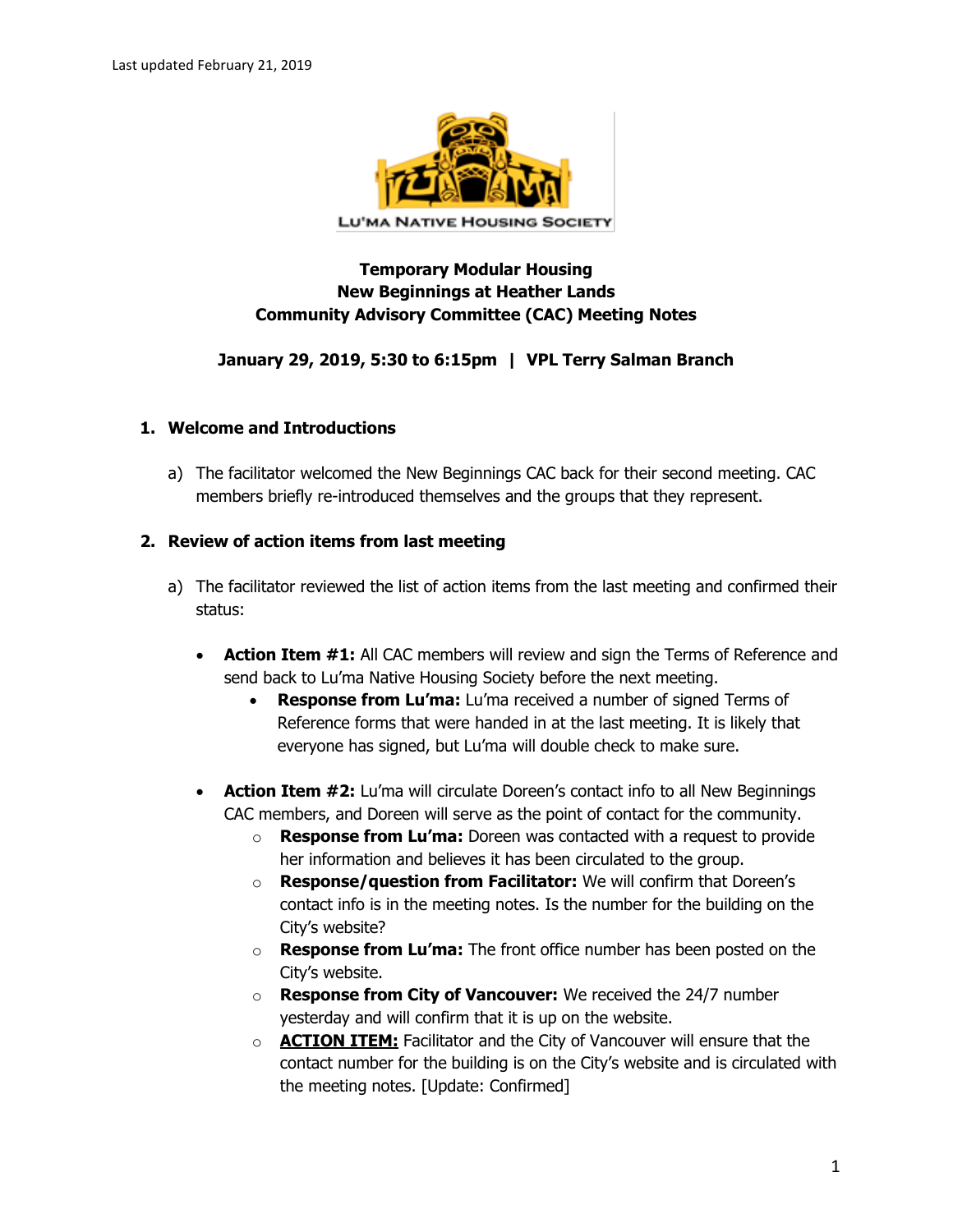- New Beginnings 24/7 Building Front Office Contact Number is: 236-521-4360
- **Action Item #3:** Project partners will set a date for the January meeting and will send to CAC members in the new year.
	- o **Complete.**

### **3. Introductions and Discussion**

#### **a) Lu'ma Native Housing Society**

- The New Beginnings TMH is in its second week of move-ins. The buildings are being tenanted, they are not full yet. Sometimes we can't locate tenants and need to wait to move them in. There are two tenant support staff on at any given time.
- **Question from Facilitator:** Have there been any calls to the building, and if so, how were they addressed?
	- o **Response from Lu'ma:** Not that I'm aware of. We've had the building opening ceremony. Some people from the CAC committee attended. Thank you for attending and showing support. The tenants coming in are very happy, especially to have a bed to sleep in.
- **Question from Community Member:** What's the age range?
	- o **Response from Lu'ma:** 19 and up
- **Question from Community Member:** What's the capacity?
	- o **Response from Lu'ma:** 52 in one building and 46 in the other.
- **Question from Community Member:** Is the women's building open yet?
	- o **Response from Lu'ma:** The women only building is open and they are super happy when they come in.
- **Question from Community Member:** How are people chosen?
	- o **Response from Lu'ma:** The tenants coming in are strictly homeless and are referred to us by BC Housing and Carnegie Outreach.
- **Question from Community Member:** Is there a waiting list?
	- o **Response from BC Housing:** BC Housing provides all the referrals and we do that through Coordinated Access & Assessment. We reach out to partners in the community starting at the site and moving outward. We put tenants on a list. We use a VAT (Vulnerability Assessment Tool) and use it as a referral for tenancy. We look at the community and all different kinds of factors. The building manager makes the final decision.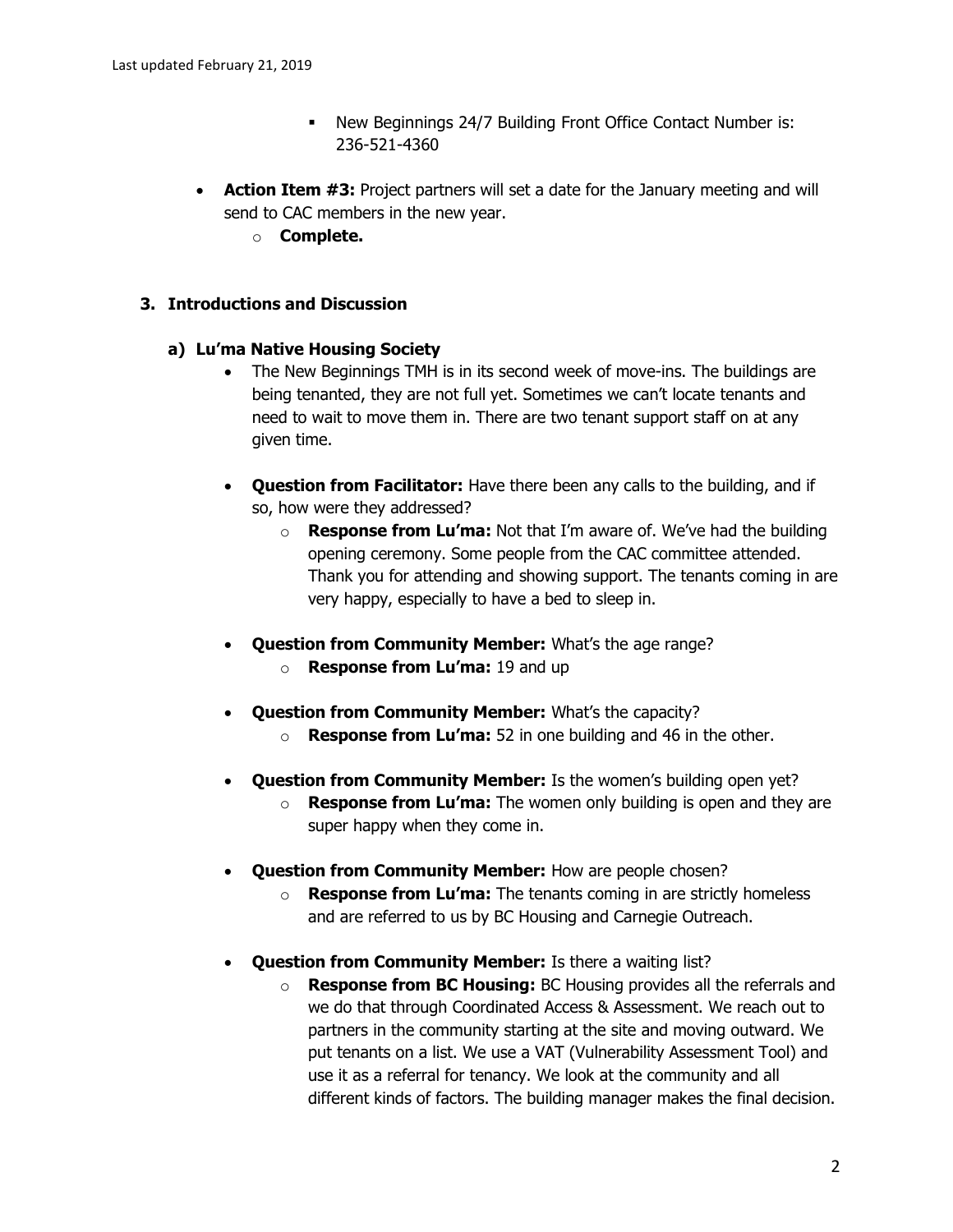Lu'ma, Atira and other providers have done a good job on providing input to tenant selection.

- **Question from Community Member:** Does the intake attempt to match compatibility and skills? Are some people working?
	- o **Response from BC Housing:** We are looking at how long a person has been homeless. The priority is people who have protracted levels of homelessness and are most vulnerable. It is a collaborative process with talks around the table.

# **b) BC Housing**

- **Comment from PAC Member:** If the building is half full and still in the process of being tenanted, it seems like a slow process?
	- o **Response from BC Housing:** This [pace] allows the building manager and staff to get to know people on a case by case basis and reduces strain on staff.
- **Question from Community Member:** Do tenants have a choice of rooms?
	- **Response from BC Housing:** This is up to the building manager. Some people with mobility issues have wheelchair accessible rooms on the ground floor.
	- o **Response from Lu'ma:** In the co-ed building, there are several couples in our building. Sometimes each member of the couple is assigned to a different floor. In case arguments happen, they have their own spaces to go to.
- **Question from PAC Member:** I have a question regarding tenants who need support. What is the tolerance for drug use? One of the parents at my school was wondering about this.
	- o **Response from Lu'ma:** Our approach is low barrier, harm reduction. It is safe to use in there. Tenants can ask staff if they want us to be present if they use. They have Lu'ma medical staff on hand, as well as VCH.
	- o **Response from VCH**: I'm the manager of Raven Song Community Health Centre, which addresses needs around substance abuse, mental health and doctor's office visits. We provide services and supports to people who may have difficulty accessing health services.
- **Question from PAC Member:** The parents at my school were wondering if you offer any long term programs for getting tenants back into some work or to help them find a job, or is it too soon?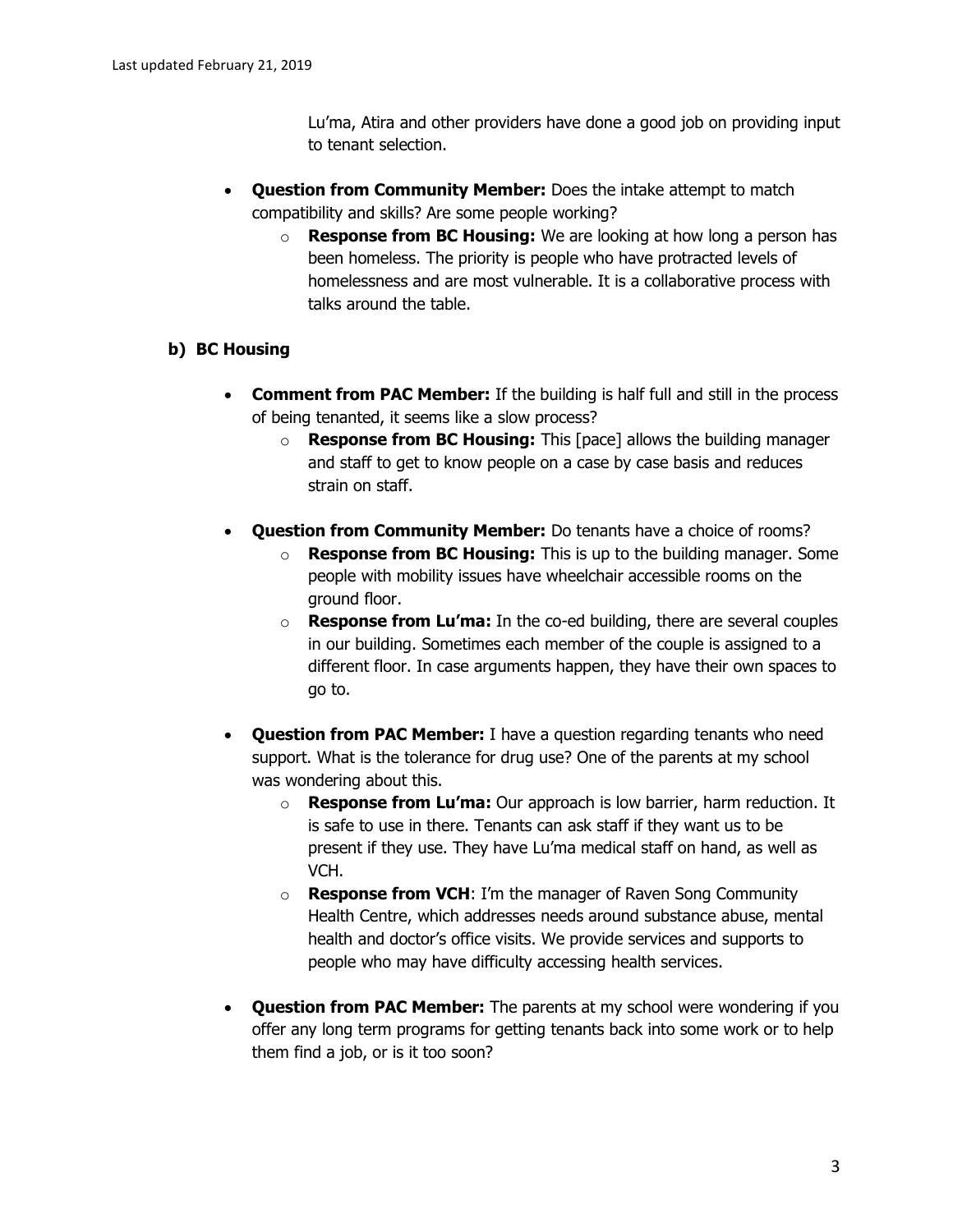- o **Response from Lu'ma:** Right now, we are just focused on getting them settled in. In the springtime, we will focus on culturally appropriate and other programming.
- o **Comment from Lu'ma:** We also provide individual case management to identify each tenant's unique needs and help them reach goals whatever they are.
- **Question from Community Member:** Are there daily meetings within the group to hang out and have conversations, etc.?
	- o **Response from Lu'ma:** Tenants don't have to attend all programs, but have to participate in a certain amount.
	- o **Question from Facilitator:** Is there a common meeting space?
	- o **Response from Lu'ma:** There is a common area in the building. After the tenants settle in, we will gather everyone's ideas on what they want to do.

# **c) City of Vancouver**

• These buildings [New Beginnings] have been the most recent to open. There are two other sites in progress, one on Union next to the Viaduct, the other is on West  $1<sup>st</sup>$  Avenue in the Olympic Village. W.1st will come online at the end of January, Union at the end of February. That would complete 600 units [of TMH]. There are rumblings of some more, Council has made a motion. At this point there is no additional funding for that. For this program [Phase 1] there will be two more buildings, and by end of February we'll have 600 delivered.

# **d) Vancouver Coastal Health**

 Nothing specific to report, but happy to answer any questions. VCH needs to know the space better to support their teams. The VCH representative will check in with the New Beginnings building manager.

# **e) Vancouver Police Department**

 Nothing to report, will stop in this week to say hi to New Beginnings building manager.

# **f) Community Members**

 **Question from Community Member:** I have a question about donations. In the RPSC Vision meeting we had earlier, we want to know the process and what is in the works. Is there a point of collection, what do you already have, and what do you still need?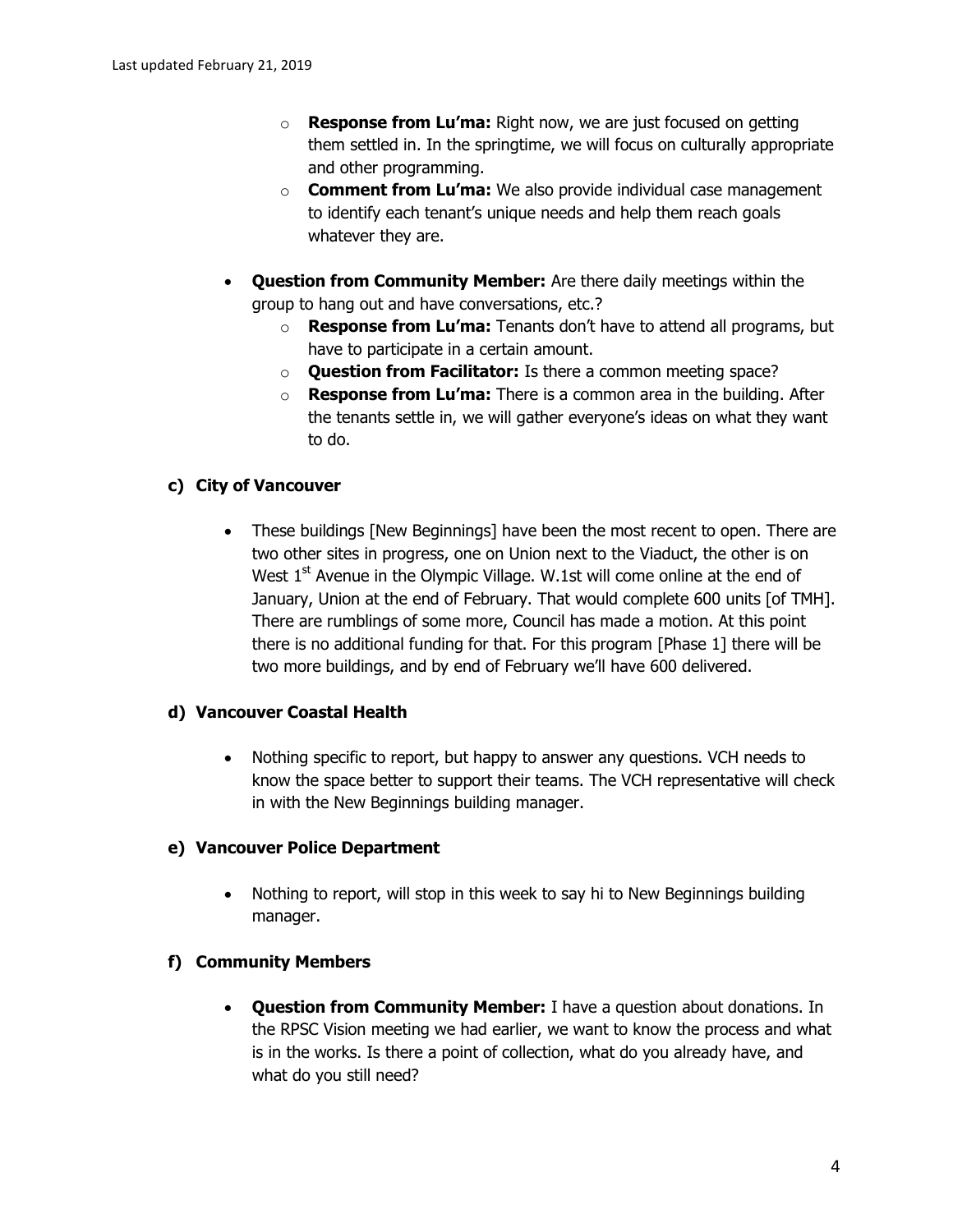- o **Response from Lu'ma:** Everything we're receiving right now is great, especially toiletries. I don't think we'll need blankets or clothes at this time. Kitchen supplies, utensils, toilet paper, and dish soap would all be appreciated.
- o **Response from Community Member:** When is enough enough?
- o **Response from Lu'ma:** With toiletries, keep bringing them in.
- **Comment from Community Member:** I've already delivered everything I've collected to New Beginnings. A few dentists in the neighbourhood have donated a lot of stuff. If you don't need the blankets and pillows and things that take up a lot of space, I'm happy to [collect smaller items] and deliver to the New Beginnings building manager when I'm around.
- **Question from Community Member:** Also at the RPSC meeting, there was some members that expressed an interest in touring the building themselves. What dates would be mutually good for everyone?
	- o **Comment from Community Member:** Is that a good idea when tenants are in?
	- o **Response from Lu'ma:** Once it's fully tenanted, it would be more appropriate to do a community open house.
	- o **Comment from Lu'ma:** We've been talking to the City regarding the possibility of tours of other sites. We are planning another event for the New Beginnings site. It would be a welcome event.
- **Question from Community Member:** The meeting dates here are they fixed or floating?
	- o **Response from Facilitator:** There are a few factors, such as the availability of the room, my availability, etc. Is there a particular day that works for you?
	- o **Response from Community Member:** Not in particular, just inquiring for future scheduling.
- **Question from Community Member:** Are there any updates on the Heather Lands themselves?
	- o **Response from City of Vancouver:** No, it's been quiet.
- **Question from PAC Member:** One of the teachers from [the school that I represent] came to the opening event with her class. They would like to continue that relationship with Lu'ma and be a support to the community.
	- o **Response from Lu'ma:** I talked to the teachers about a presentation. That needs to be further explored.
- **Questions from Community Member:**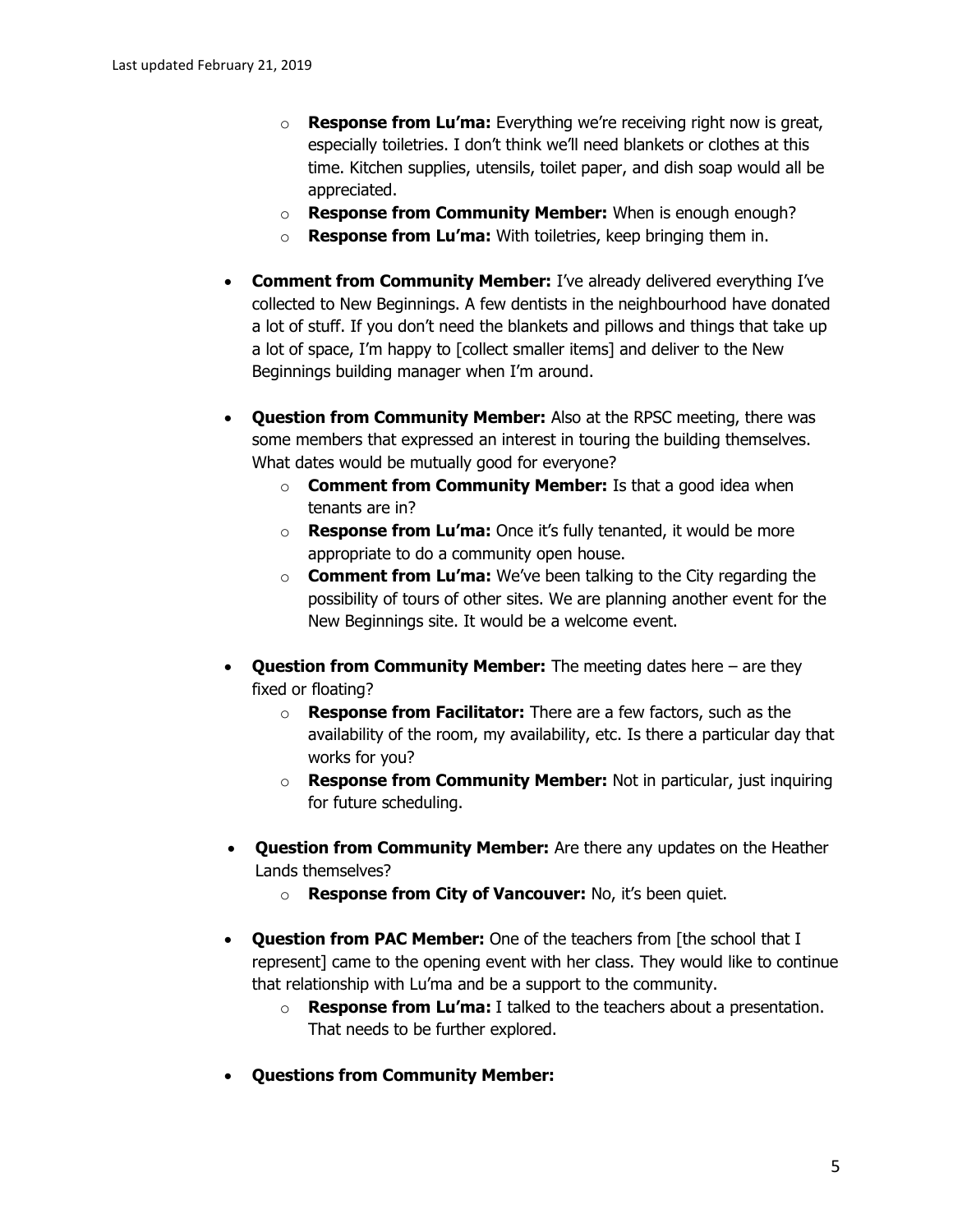- o **Question 1:** In our vicinity, we have a community garden in Riley Park. There is a good relationship building up between the community and City Heights TMH. Could we do something similar at this building?
- o **Question 2, for City of Vancouver:** Design-wise, what is the process for architecture? Is there a designated company and does the City decide on layout?
- o **Response from City of Vancouver:** There was a design approval and review process that the City had input into. BC Housing gives input on what is the most appropriate for use of the space.
- o **Comment from Community Member:** Some of the other modular buildings have an open courtyard, I'd imagine it would be used more creatively in the future.
- **Comment from Community Member:** I was at the opening, it was great to see the teacher and her class there. Just to put it out there to those representing the schools, my wife is a teacher and she had the students make welcome cards. Her class was able to make about 30 cards. If the other teachers could make welcome cards, that would be great.
- **Questions from PAC Member:** Was there any contact with the school prior to the building be constructed? I was always wondering if the schools, not the PACs but the teachers at the school, are aware [of New Beginnings]. It should come from the principal, but don't know if the teachers know [about the site].
	- o **Response from Facilitator:** Typically the City would have consulted the School Boards first, then the principals.
	- o **Response from City of Vancouver:** My colleague was responsible for early engagement with the schools. She went out and consulted with principals.
	- o **Comment from PAC Member:** I know the principal is aware. She talked to me about it once. I don't know if she announced it.
	- o **Comment from PAC Member:** The Community Member who suggested that classes make welcome cards had a good idea.
		- o **Comment from Community Member:** The idea was inspired by a very vocal group from Churchill who put together cards and welcome packs.
	- o **Comment from PAC Member:** That process has started. We actually had a meeting with the City prior to the building opening. We were advised what was happening and when the building was starting up.
- **Comment from PAC Member:** We're just catching up. We've passed the message along at last PAC meeting. Regarding donations, it would be great to have an email list with a deadline for what you need and when.